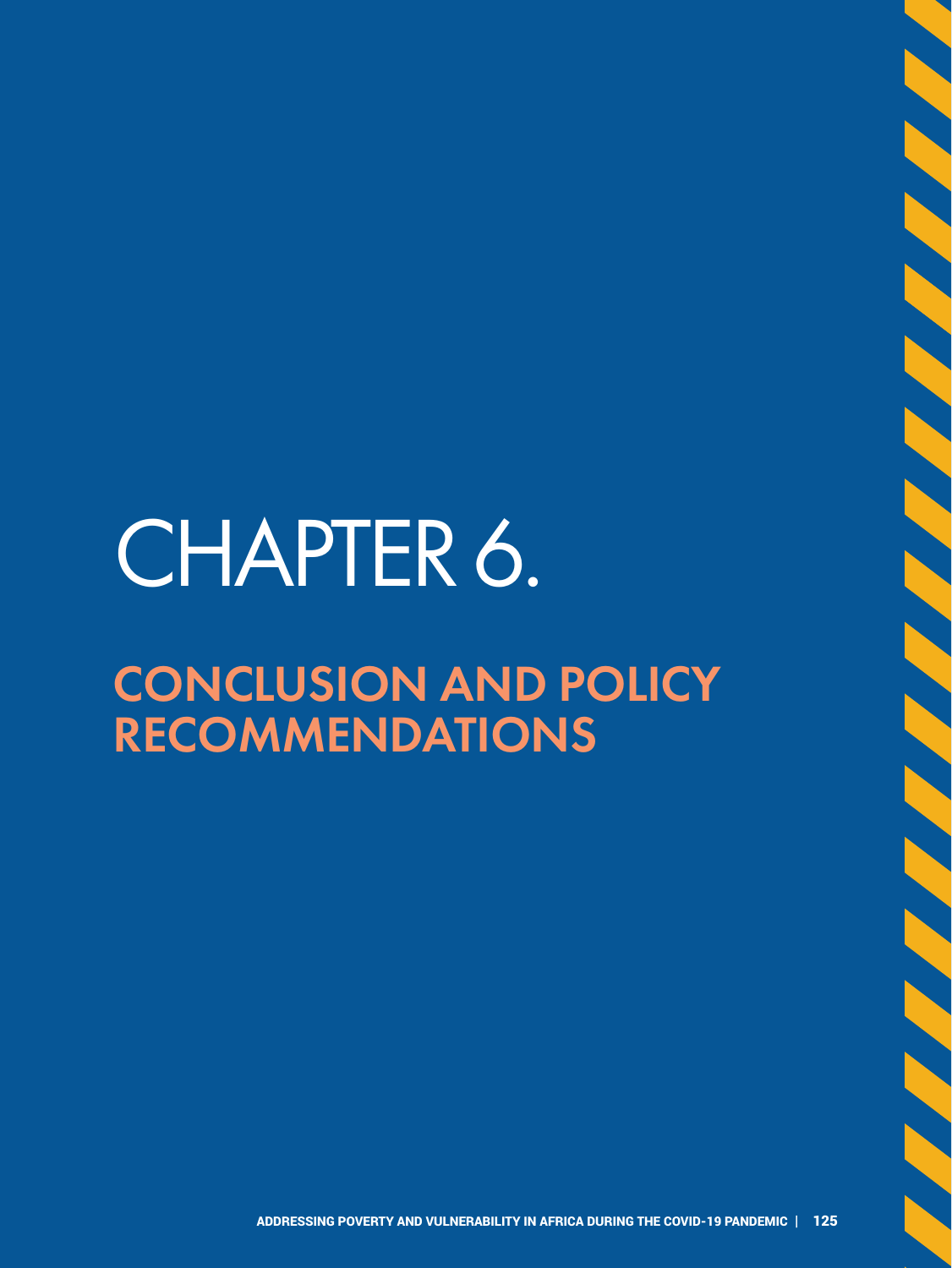

COVID-19 is a once-in-a-century public health crisis having a massive impact on economies and societies worldwide. Governments face the dual challenge of protecting public health and minimizing the pandemic's economic and social effects, particularly on household welfare. Since the World Health Organization's declaration of the COVID-19 outbreak as a global pandemic on 11 March 2020, African governments have risen to that challenge.

Now, as African countries exit their self-imposed lockdowns and chart their recoveries, they need to put in place additional measures to accelerate the economic recovery and to ensure that the people pushed into poverty by the COVID-19 pandemic can also exit that status at the soonest. In addition, they must extend strategies to protect the well-being of the poorest and most vulnerable people and focus on ensuring sustainable economic recovery and resilience against future exogenous shocks. These strategies entail a range of policy options, from immediate social assistance and income support to long-term employment creation.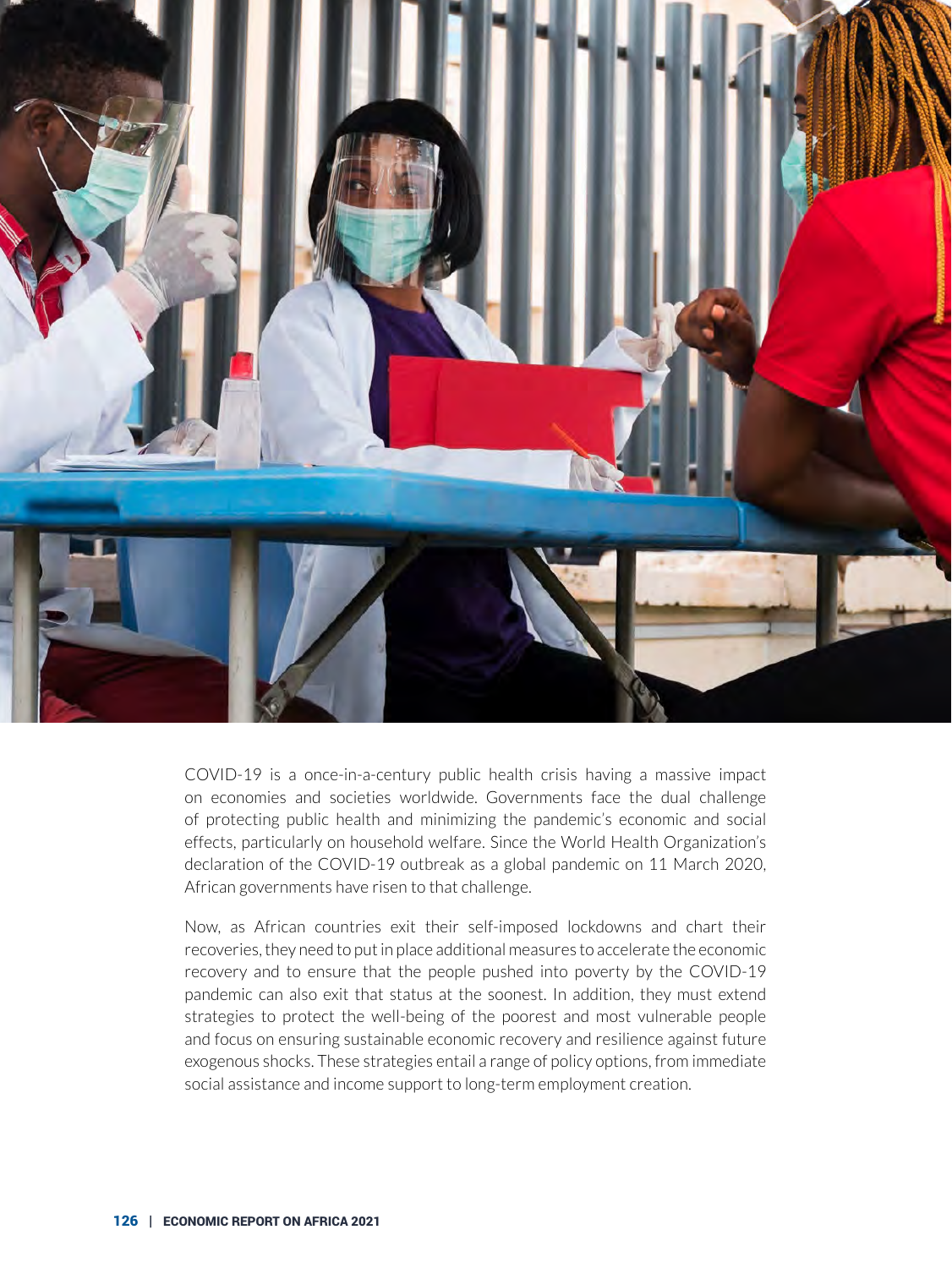## UNDERTAKING SHORT-TERM RISK-MITIGATION MEASURES

Governments, depending on their administrative capacity, should help people now by adopting measures that will prevent the COVID-19 pandemic from pushing vulnerable people into permanent poverty, while helping those in chronic poverty to exit it.

- *Identify vulnerable people rapidly and*  **properly.** Ensuring that those directly affected by the COVID-19 pandemic are in fact the potential beneficiaries of government assistance is difficult. Direct income support verification, proxy means testing and propensity score matching have been used widely across Southern Africa for targeting cash-transfer recipients. These must now be rapidly adapted to fit the characteristics of newly vulnerable groups.
- *Roll out cash and in-kind transfers, especially for vulnerable groups and the informally employed.* Those facing job losses could be given cash transfers and wage subsidies to meet their immediate needs. Unemployment insurance could be temporarily improved by extending its duration, increasing the benefit amount or relaxing eligibility requirements. In addition, providing one-off monetary compensation for a fixed period is an option that Egypt used. Substantial targeted policies are needed to support vulnerable people, particularly those working in the informal sector, during the COVID-19 pandemic and to help them recover once it recedes. The roll-out of cash transfers needs to be linked to the participation of vulnerable groups in productive income-earning activities in the economy. The conditionality of cash transfers towards asset building linked to labour market demand needs to be implemented.

#### **UNDERTAKING SHORT-TERM RISK-MITIGATION MEASURES**

- Help people now by adopting measures that will prevent the COVID-19 pandemic from pushing vulnerable people into permanent poverty, while helping those in chronic poverty to exit it.
- Identify vulnerable people rapidly and properly.
- Roll out cash and in-kind transfers, especially for vulnerable groups and the informally employed.
- Expand the use of digital platforms for identifying beneficiaries for social assistance
- Other measures like tax relief for enterprises, short-term interest-free lending to businesses, rent controls and bans on evictions, and subsidies for drinking water and utilities.
- *Expand the use of digital platforms* for identifying beneficiaries for social assistance, especially those belonging to newly vulnerable groups; enhancing the transparency and accountability of cash transfers to vulnerable groups; and prioritizing accelerating payments to the beneficiaries.
- *Other measures could include, for set periods:* tax relief for enterprises, short-term interest-free lending to businesses, rent controls and bans on evictions, and subsidies for drinking water and utilities.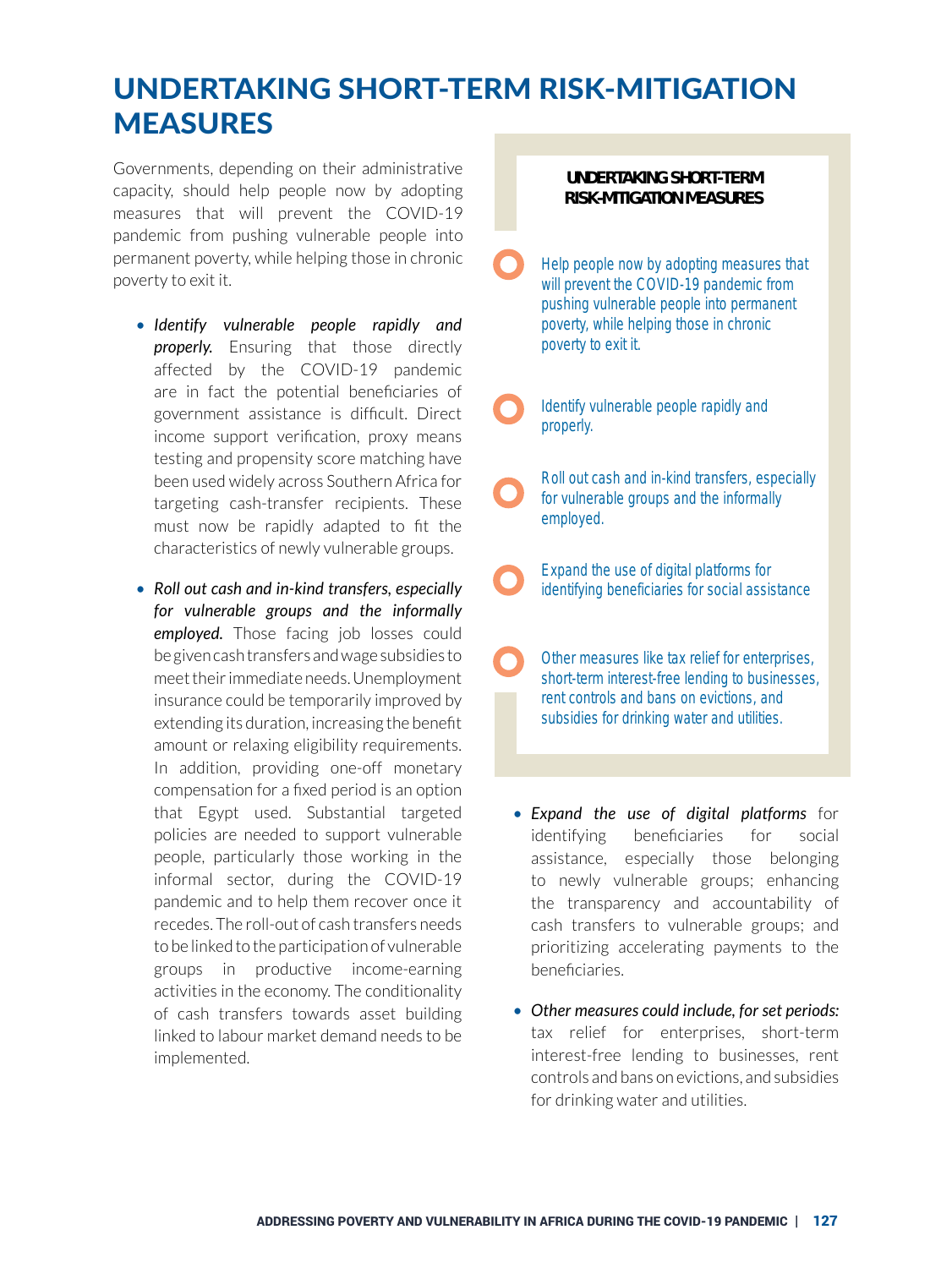## MOVING TO LONG-TERM MEASURES TO REDUCE POVERTY AND BOOST RESILIENCE: GET THE DEVELOPMENT FUNDAMENTALS RIGHT

Economic growth is essential to reducing poverty. African countries must implement comprehensive macroeconomic, structural and social policies to stimulate economic recovery to achieve the Sustainable Development Goals. Targeted and coordinated monetary and exchange rate policies are needed to maintain the flow of liquidity and credit to the private sector. In addition, governments must strengthen their domestic resource mobilization to increase revenue and encourage the private sector to invest in the productive sectors. The countries that pursue sound economic policies, generate jobs and have lower youth and old-age dependency ratios than developed countries are likely to experience low poverty and less vulnerability, suggesting a strong ability to manage risks.

• *Introduce or expand gender-sensitive public* 

*policies.* A multisectoral approach based on engagement with the private sector, especially small and medium enterprises, and seen through a gender lens is important in order to roll back vulnerable and informal employment, as are asset building, formal employment and healthcare coverage among women.

• *Leverage continental initiatives.* The African Continental Free Trade Area is a key business blueprint to "build forward better." An internal African market of 1.3 billion people and \$3.4 trillion GDP presents huge economies of scale. In health alone, localized production, pooled procurement and quality assurance have demonstrated 43 per cent saving on a

#### **MOVING TO LONG-TERM MEASURES TO REDUCE POVERTY AND BOOST RESILIENCE: GET THE DEVELOPMENT FUNDAMENTALS RIGHT**

Economic growth is essential to reducing poverty. African countries must implement comprehensive macroeconomic, structural and social policies to stimulate economic recovery to achieve the Sustainable Development Goals.

Introduce or expand gender-sensitive public policies.

Leverage continental initiatives. The African Continental Free Trade Area is a key business blueprint to "build forward better."

budget of \$1.3 billion for maternal and child health products in nine participating countries through the Global Fund for Pooled Procurement Mechanism: 5–15 per cent efficiency gains through health delivery systems and a 10 per cent increase in local production (ECA 2019). Scaling up intra-Africa trade in other sectors and using it to build economic resilience through continental domestication are imperative.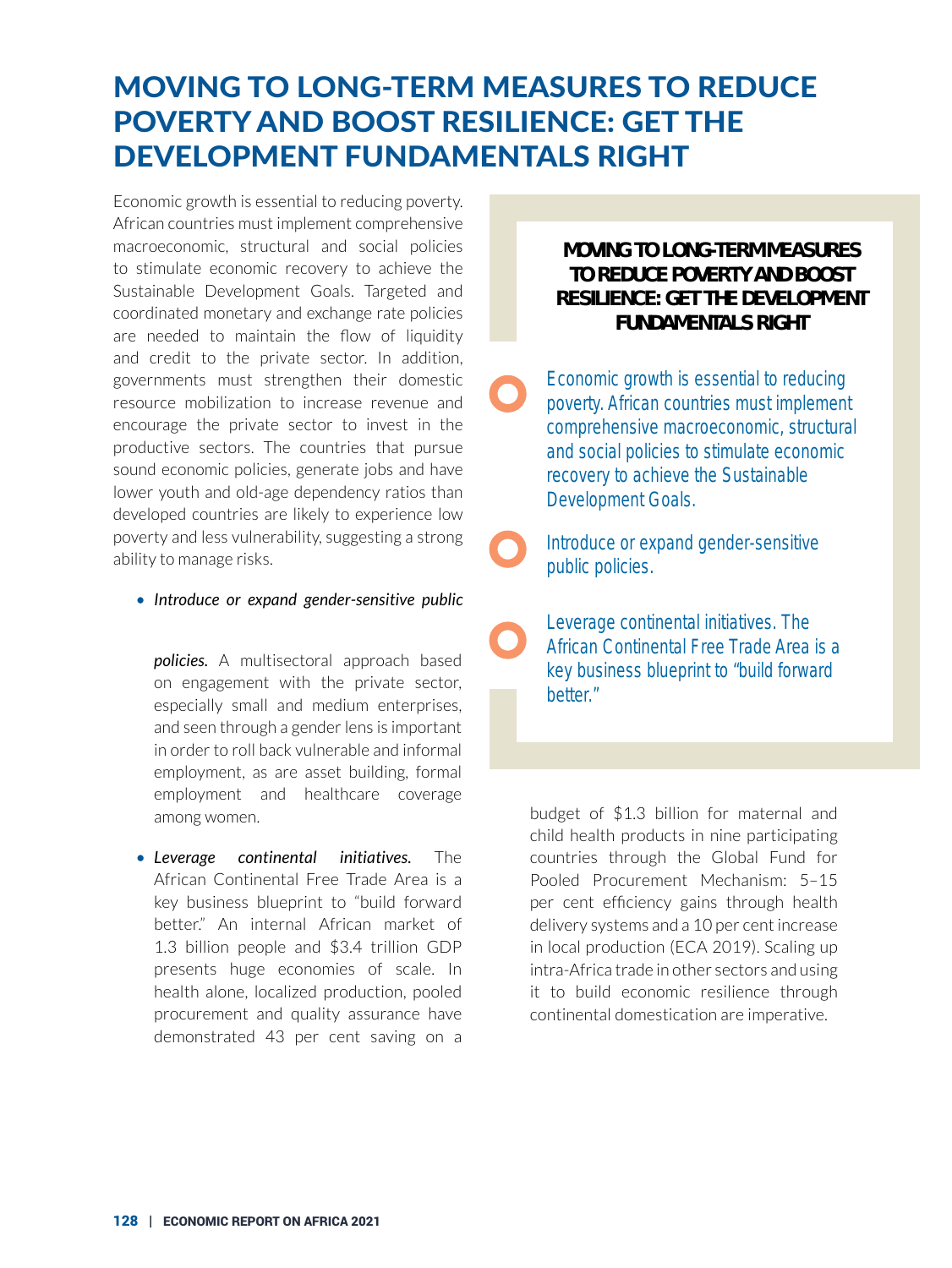## ADOPTING SOCIAL PROTECTION AS AN INTEGRAL PART OF DEVELOPMENT POLICY

The COVID-19 pandemic has highlighted gaps in social protection coverage across the world, particularly in Africa, where public spending on non-health social protection is less than 1.1 per cent of GDP and 83 per cent of the workingage population does not receive even one social protection benefit. There is broad recognition worldwide that social protection measures can serve as powerful economic and social stabilizers, while stimulating aggregate demand in a crisis and beyond.

- *Establish cost-effective social protection programmes.* Rapid recovery from the COVID-19 pandemic and resilience to future shocks will be greatly enhanced when countries transform their ad hoc and temporary fiscal measures into comprehensive and fiscally sustainable social protection systems that reduce the burden of non-contributory social assistance on the treasury, especially in highly indebted countries. Specifically, recalibrating social protection towards those ages 15–64 and links to active labour market programmes have the dual effect of employment as an exit strategy from vulnerability and a shift from social assistance to a more sustainable, contributory social protection system.
- *Use digital platforms extensively to improve targeting and reduce the cost of administering social protection programmes.* Priority must be given to accelerated payments and, in some instances, to in-kind food support (as in Ghana). Creating a digitized cash transfer system for vulnerable households would help mitigate increased poverty, identify beneficiaries faster and more accurately, and improve governance.

#### **ADOPTING SOCIAL PROTECTION AS AN INTEGRAL PART OF DEVELOPMENT POLICY**

Social protection measures can serve as powerful economic and social stabilizers, while stimulating aggregate demand in a crisis and beyond.

Establish cost-effective social protection programmes.

Use digital platforms extensively to improve targeting and reduce the cost of administering social protection programmes.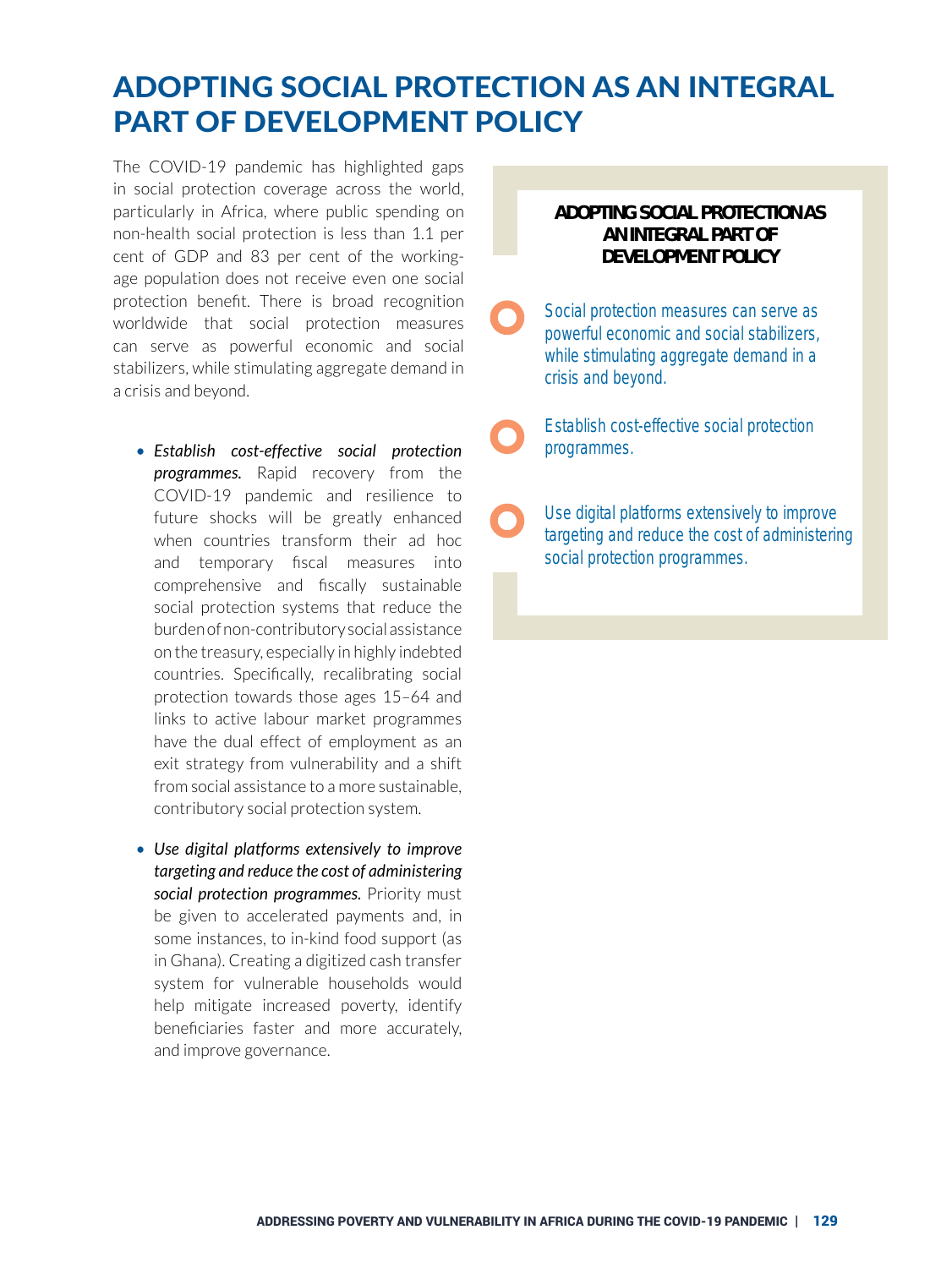## STRENGTHENING HEALTH SYSTEMS AND HEALTH INFRASTRUCTURE

Over the long term, countries should aim to build resilience by investing in health protection for all. This will not only improve health outcomes but also generate millions of jobs in providing healthcare services and in supplying related global and regional supply chains.

• *Undertake comprehensive health system reforms.* This entails upgrading health infrastructure and systems to strengthen technical and financial resilience to future pandemics. Besides the need to invest heavily in building up health infrastructure and expanding health services, governments should also seek to expand partnerships with the private sector, nongovernment organizations and philanthropic bodies. Such partnerships are critical for catalysing financial commitments and support from global, African and local businesses.

Comprehensive health system reform must also prioritize equitable access to healthcare services through risk pooling based on fair financing mechanisms, such as funding through tax levies and through contributionbased national health insurance schemes.

• *Build a supply of skilled health personnel and strengthen health infrastructure.* Skilled health personnel include doctors, nurses, laboratory technicians, virologists, infectious disease specialists, and testing and treatment specialists; health infrastructure includes hospitals, community-level clinics and state-of-theart laboratories. Government schemes that indirectly promote good health practices for example, by subsidizing water bills for key government workers and health personnel are vital. From an operational perspective, such support might include recruiting temporary health workers for quarantine shelters and improving triage training and the orientation of health workers.

#### **STRENGTHENING HEALTH SYSTEMS AND HEALTH INFRASTRUCTURE**

Aim to build resilience by investing in health protection for all. Undertake comprehensive health system reforms. Build a supply of skilled health personnel and strengthen health infrastructure.

Create a new Africa Public Health Order.

• *Create a new Africa Public Health Order.* Governments support the Africa Centres for Disease Control and Prevention's call for a new Public Health Order that calls for continental collaboration to bolster African manufacturing capacity for vaccines, diagnostics and therapeutics and to strengthen the capacity of health institutions to tackle future pandemics on the continent. One key aspect of the new order is fully implementing the Africa Medicine Agency, whose aims are enhancing regulatory oversight and facilitating access to safe and affordable medicines across the continent. The recent ratification of the agency should stimulate greater intra-Africa trade in health products, complementing localized production and pooled procurement that will lower costs and improve welfare.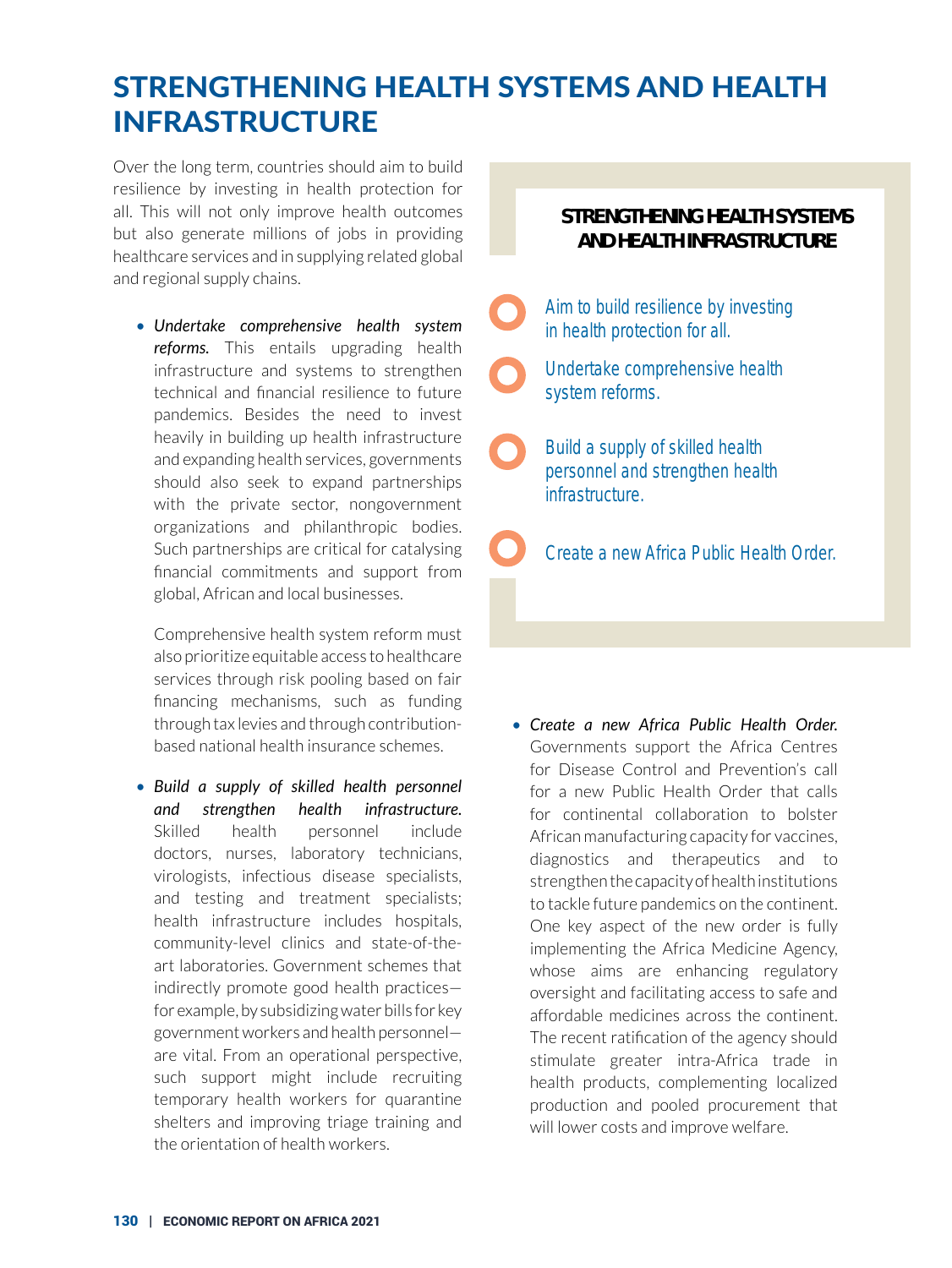## STRENGTHENING HEALTH EMERGENCY PREPAREDNESS AND RESPONSE

Many African countries lack sound national health emergency preparedness and response systems. The capacity to prepare for and respond to emergencies is weak at the national and local levels. Besides poor human capacity, the infrastructure and basic tools required to respond to a COVID-19-type pandemic, such as laboratories for testing and treatment, ventilators, oxygen and a basic supply of masks and gloves, are not readily available.

- *Build national health emergency preparedness and response systems.* These efforts must draw on lessons from the current pandemic to control the spread of future pandemics. They require systemic ability to identify and assess risks; assess national capacity to respond to risks; build human capacity; procure essential equipment and tools; and develop detailed plans for protection, prevention, mitigation and recovery. Chapter 5's dashboard will be useful in this area.
- *Strengthen institutional and human capacity.* National health emergency preparedness and response frameworks must bring together all key actors including community groups, religious institutions, non-government organizations, philanthropic bodies, health professionals, law enforcement agencies, fire and rescue departments and social-service providers to coordinate activities. The frameworks should aim to craft a shared understanding of the roles and responsibilities of all actors, from the president or prime minister's office down to the local fire station, enabling all actors to coordinate activities and share information. Governments also need to invest more in critical occupations, including epidemiologists, laboratory technicians, healthcare workers, researchers and infectious disease specialists.

#### **STRENGTHENING HEALTH EMERGENCY PREPAREDNESS AND RESPONSE**

- Build national health emergency preparedness and response systems.
- Strengthen institutional and human capacity.
	- Build national industrial capacity to produce essential medical supplies.
	- Construct communication and outreach strategies.
- *Build national industrial capacity to produce essential medical supplies.* National responses must focus on building domestic industrial capacity to produce such supplies. A strategy to repurpose manufacturing capacity during an emergency to produce these supplies is an important first step in fighting a virus, for example, and saving lives. In the COVID-19 pandemic, with the closing of borders to international trade, Ethiopia reoriented and repurposed some of its industrial parks to produce essential medical supplies.
- *Construct communication and outreach strategies.* Nationwide public communication and outreach strategies are vital for spreading important and timely government instructions on how to respond to a health emergency. Media outlets must work closely to broadcast regularly updated public health information. These strategies will make it easy for law enforcement institutions to keep public order and enforce government directives on the health emergency.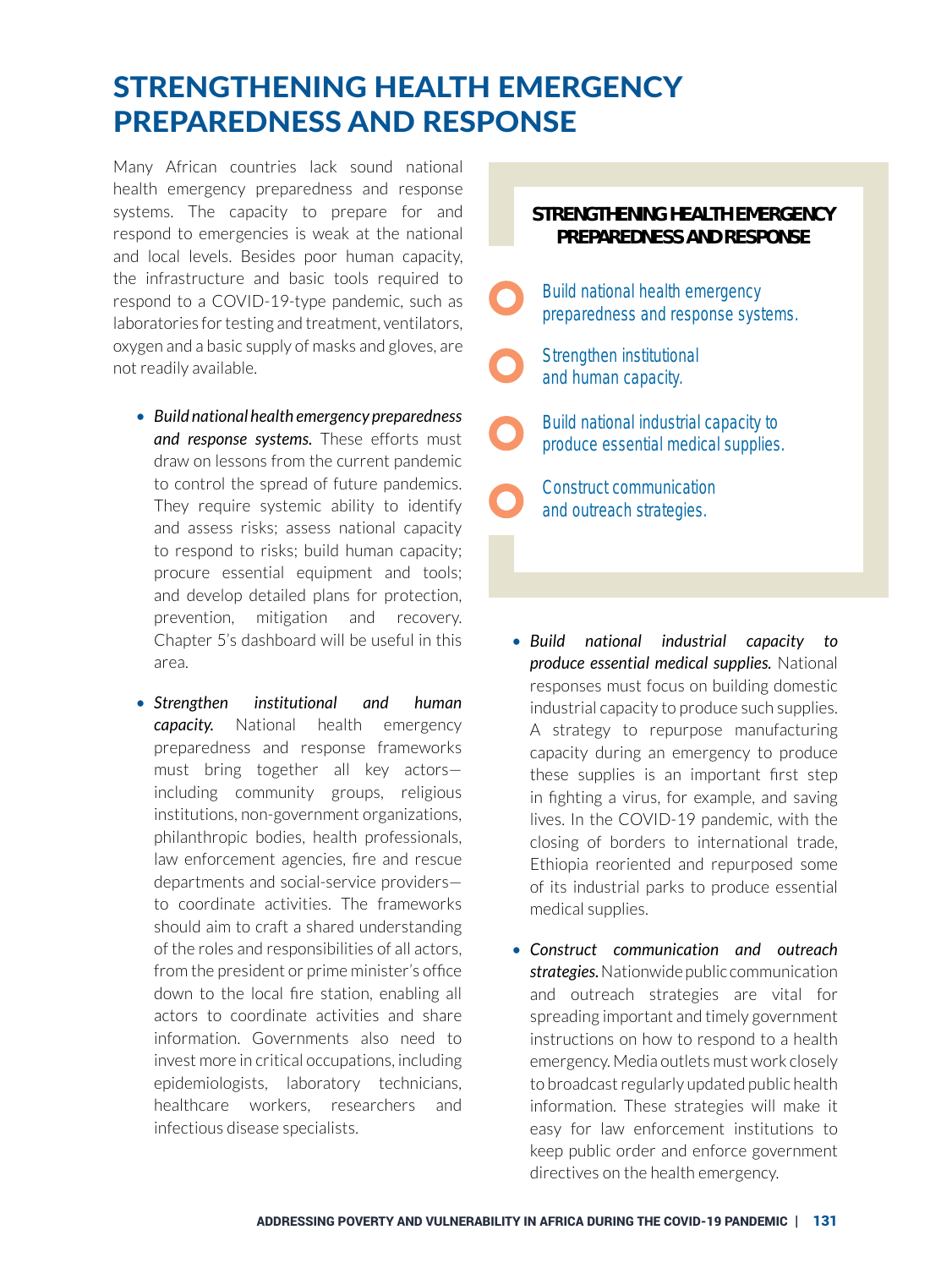## STRENGTHENING AFRICAN COOPERATION FOR VACCINE RESEARCH AND PRODUCTION

- The COVID-19 pandemic has intensified competition among some advanced countries for access to supplies and vaccines, contrary to the principle of global problems requiring global solutions, as argued, for instance, by the World Health Organization at the 2020 World Health Assembly. Africa needs to find its own solutions.
- *Build domestic capacity for vaccine production.*  The African Union Commission and the Africa Centres for Disease Control and Prevention launched the Partnerships for African Vaccine Manufacturing on 12–13 April 2021. The centres will lead the initiative to meet the African Union's aim to manufacture on the continent about 60 per cent of its vaccines by 2040. To achieve this ambitious goal, the centres will have to take bold decisions and ensure that member states take concrete actions. Already, Algeria, Egypt, Morocco, Senegal and South Africa have reached agreements with several European and North American companies to manufacture vaccines under public–private partnerships or subcontracting arrangements; some of these countries have started clinical trials. This initiative should draw financing from the International Monetary Fund's Special Drawing Rights allocation for Africa (an estimated \$33 billion) approved in January 2020, as a base to leverage additional resources from the private sector and financial institutions to strengthen vaccine research so that the continent can respond to future pandemics with greater independence.
- *Establish a consortium of African medical schools and research universities for vaccine research and production of medical supplies.* As part of the Partnerships for African Vaccine Manufacturing, greater efforts must be made to engage leading African medical schools and universities to expand their medical research, including development of vaccines and production of other essential medical supplies, by leveraging their human and physical resources. Collaborative research hubs should be organized and connected institutionally to share

#### **STRENGTHENING AFRICAN COOPERATION FOR VACCINE RESEARCH AND PRODUCTION**

- Africa needs to find its own solutions.
- Build domestic capacity for vaccine production.
	- Establish a consortium of African medical schools and research universities for vaccine research and production of medical supplies.
- Establish an African Pandemic Preparedness Fund.

research results, with feedback to health ministries and private health providers.

• *Establish an African Pandemic Preparedness Fund.* African governments should consider establishing such a fund, financed with a share of the 0.02 per cent levy on imports from African countries collected by the African Union.

The COVID-19 pandemic has exposed the fragility of health and economic systems around the world and in Africa. Health systems Africa-wide had deteriorated badly before the pandemic's outbreak, owing to years of neglect and underinvestment. On the economic front, failure to build basic social protection systems increased poor people's vulnerability and exposure to risks. The costs of tackling the pandemic have been high in lives lost, livelihoods ruined and futures shattered. Trust between governments and populations has also been eroded and needs to be rebuilt.

Looking forward, governments must draw lessons from the pandemic and start to strengthen the capacity of key institutions to manage risks and build resilience in society.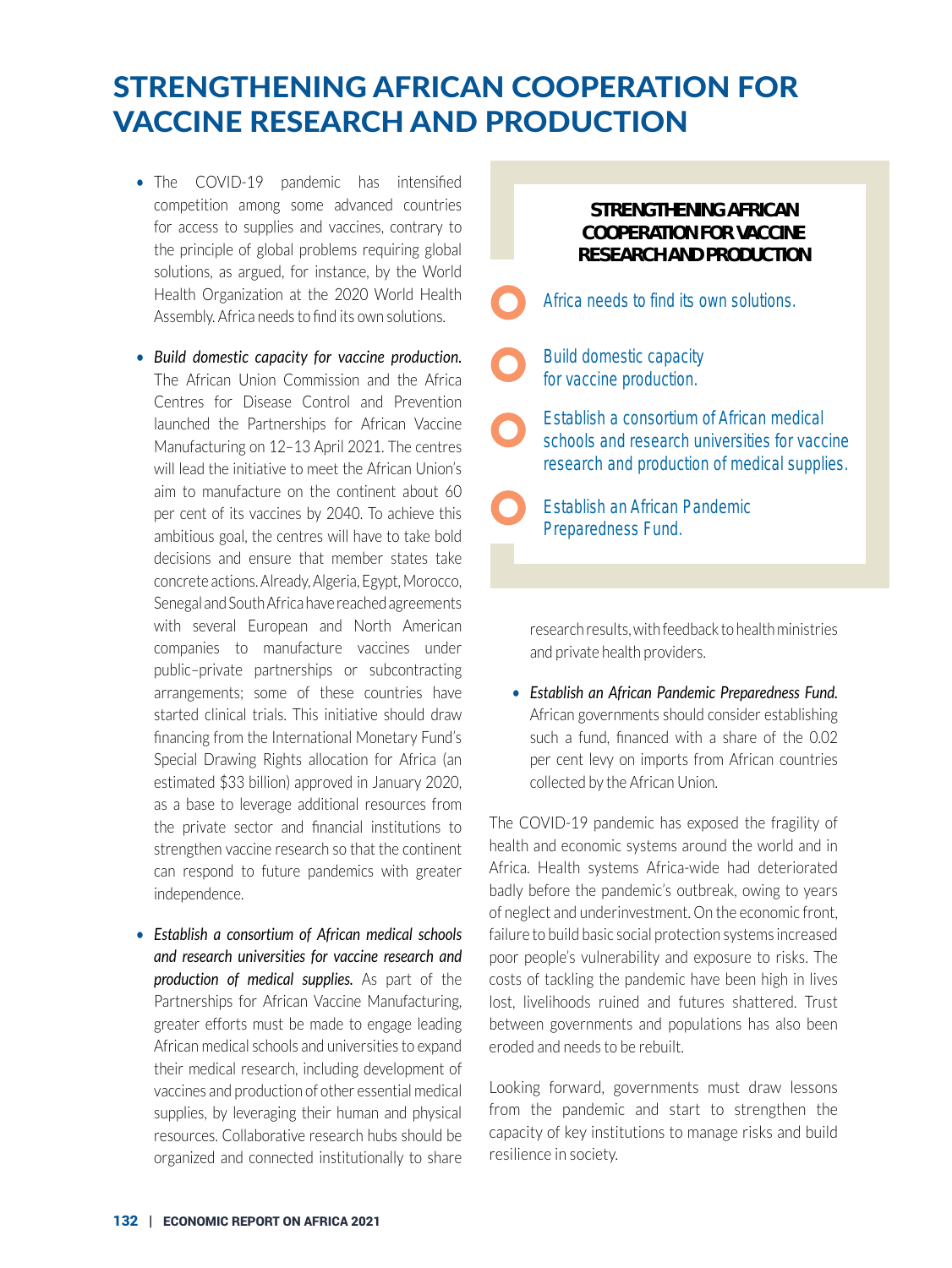

ECA (United Nations Economic Commission for Africa). 2019. *Healthcare and Economic Growth in Africa*. Addis Ababa: ECA.